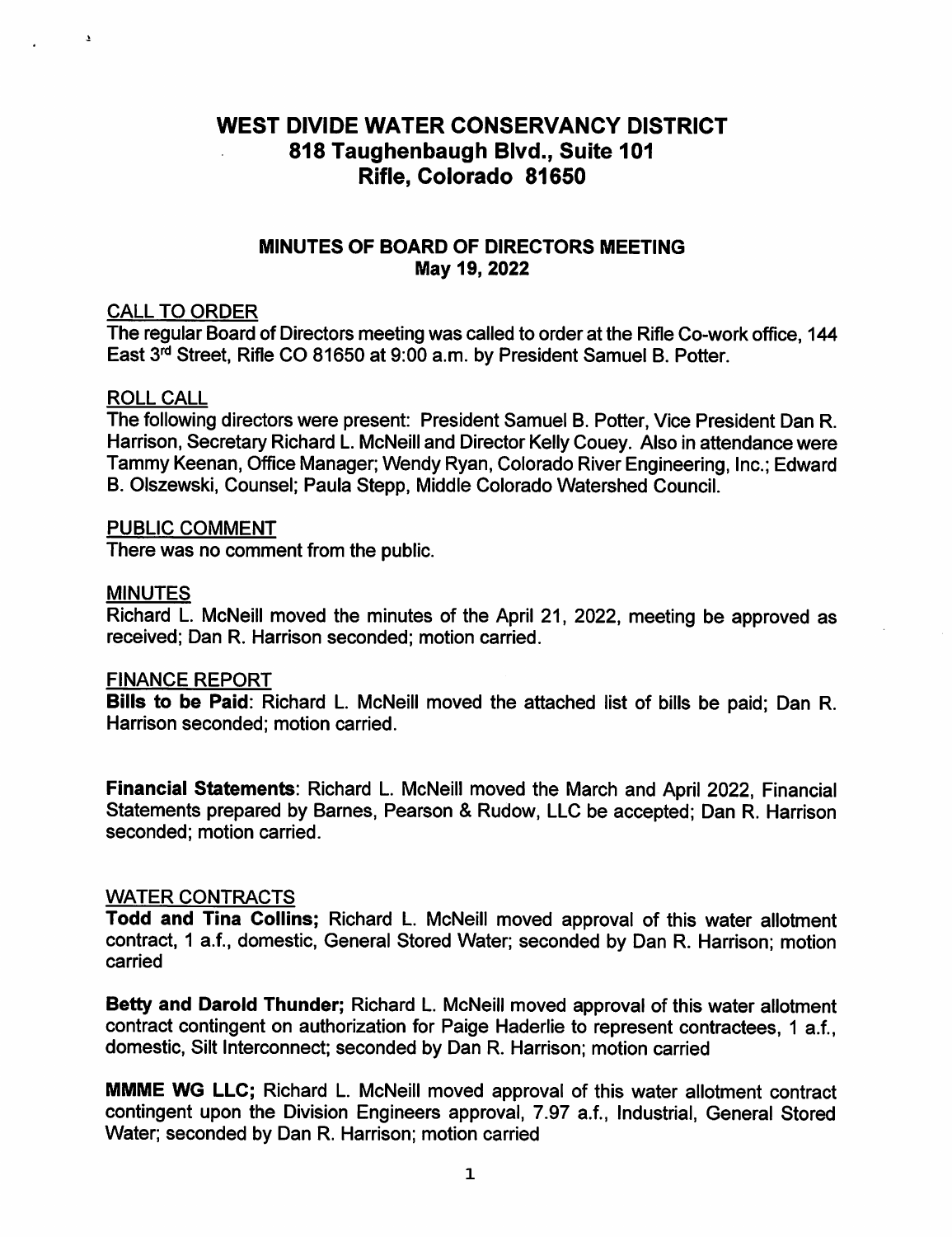Highwater Farm Richard L. McNeill moved approval of this water allotment contract contingent upon the Division Engineers approval, 1.00 a.f., Commercial, General Stored Water; seconded by Dan R. Harrison; motion carried

Richard L. McNeill moved the following contracts be cancelled effective today's date, per reasons in italics; seconded by Kelly Couey; motion carried

| <b>Joshua and Lindsey Grandits</b><br>150 County Road 260, Silt, CO 81652<br>Contract #000106CR#4(c)<br>Contract not necessary per Caleb Foy email 5.27.21                     | 1.00af  |
|--------------------------------------------------------------------------------------------------------------------------------------------------------------------------------|---------|
| <b>Michael Clark</b><br>0368 Lariat Road, Silt CO 81652<br>Contract # 090820JTW(b)<br>Non-payment                                                                              | 1.16 af |
| <b>Kenneth Call</b><br>P.O. Box 1011, Glenwood Springs, CO 81602<br>Contract #FM0106KCC(a)<br>Non-payment                                                                      | 1.00af  |
| <b>Saul Duran</b><br>5033 CR 335, Trailer #20, New Castle, CO 81647<br>Contract # $S190919FC(b)$<br>Requested cancellation - plans on hauling water instead of drilling a well | 1.00af  |
|                                                                                                                                                                                |         |

# ROUNDTABLE REPORT

There was no meeting, the next meeting will be May 23,2022. Richard L. McNeill will notify the Roundtable the West Divide Water Conservancy District is currently looking for a board member to represent the Fourmile and Crystal areas.

WATER RESOURCES' REPORT There was no report this month.

# HYDROLOGISTS' REPORT

Water Watch and Augmentation reports were provided by Wendy Ryan and discussed with the board.

Wendy Ryan also provided updates on the pending projects.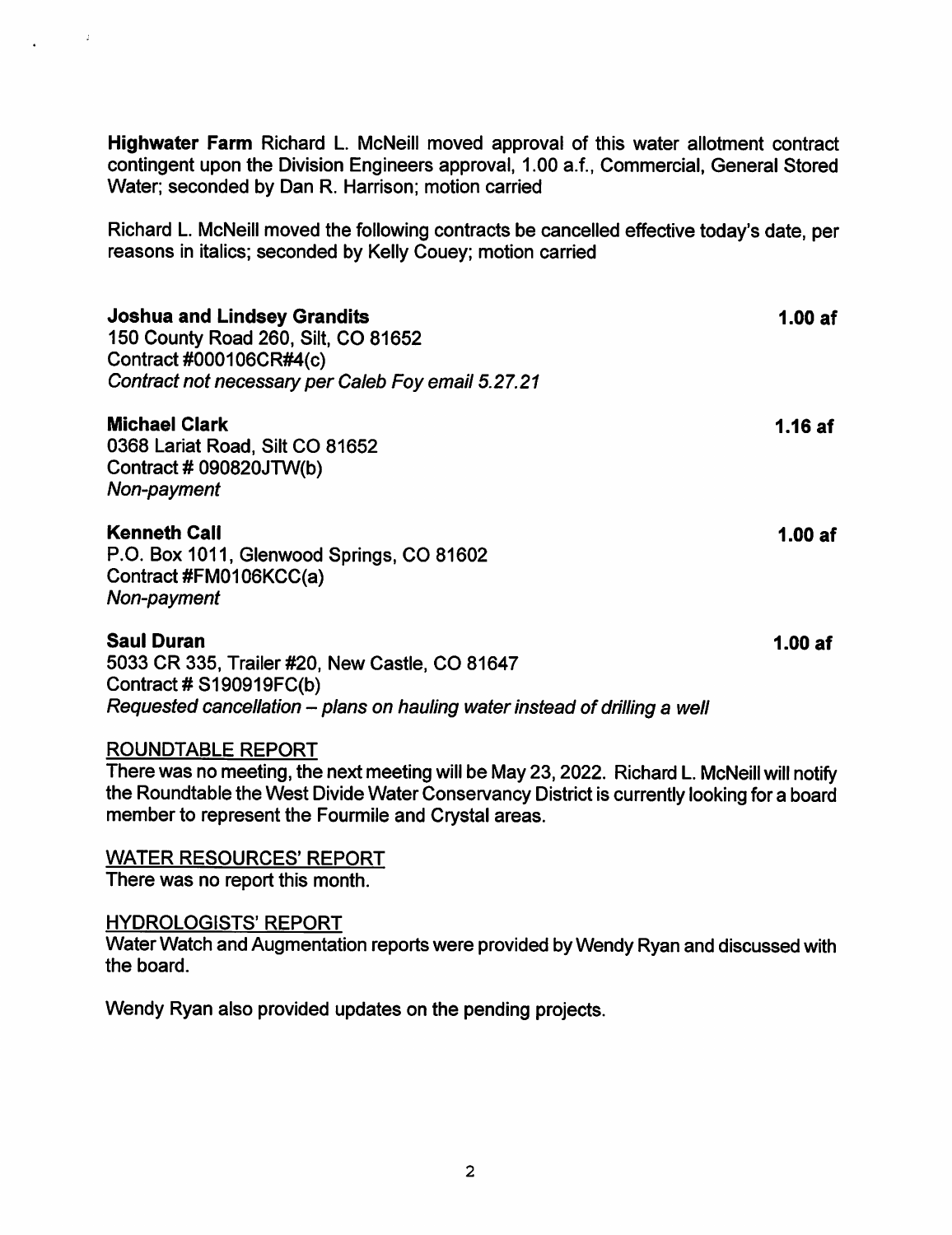# **ALSBURY**

Wendy Ryan closed the outlet on May 7, 2022. The reservoir is full and storing 213 acre feet. Piezometer readings were taken while it was filing and while it was spilling. All readings were in the normal range

The reservoir basin is cracking again. Todd Collins quoted over \$5000 to repair, however, Colorado River Engineering can make the repairs for less than \$2000 with 10 bags of concrete and 10 bags of grout.

# CRYSTAL RIVER

Wendy Ryan, Samuel B. Potter and Dan R. Harrison met with Larry Darien on April 8,2022 to discuss potential reservoir location. While it is encouraging there will be some hoops to jump thru as a conservation easement would require approval from AVLT.

Colorado River Engineering has started a preliminary design but no storage amounts have been figured.

# MARTIN RESERVOIRS

A site visit was conducted on May 5, 2022. At this time all reservoirs were full and spilling. The seep was running but may have been snowmelt in the old flow path and Wendy Ryan will continue to monitor. Pressure transducers used to monitor the seepage and evaporation losses will installed at the next site visit

# YIELD STUDY

Runoff is coming quickly! Two high flow measurements were taken on Garfield/Baldy/East Divide creeks and it is hopeful that a second high flow measurement will be taken on Beaver/Battlement/Cache creeks soon

# ACTIVE CALLS

Rifle Creek - Rifle Gap Reservoir is on an active current call Rifle Creek - Rifle Creek Canon Ditch is on an active current call.

# ATTORNEY'S REPORT

Received written and oral report from counsel.

Kelly Couey moved to refuse the Zilm offer; seconded by Richard L. McNeill; motion carried.

# NEW BUSINESS

The next meeting is scheduled for June 16, 2022.

The board will need new signatures cards at the banks but will wait to update until we have found a new board member.

Samuel B. Potter will reach out to Wells Fargo bank to reactivate the account or to close it.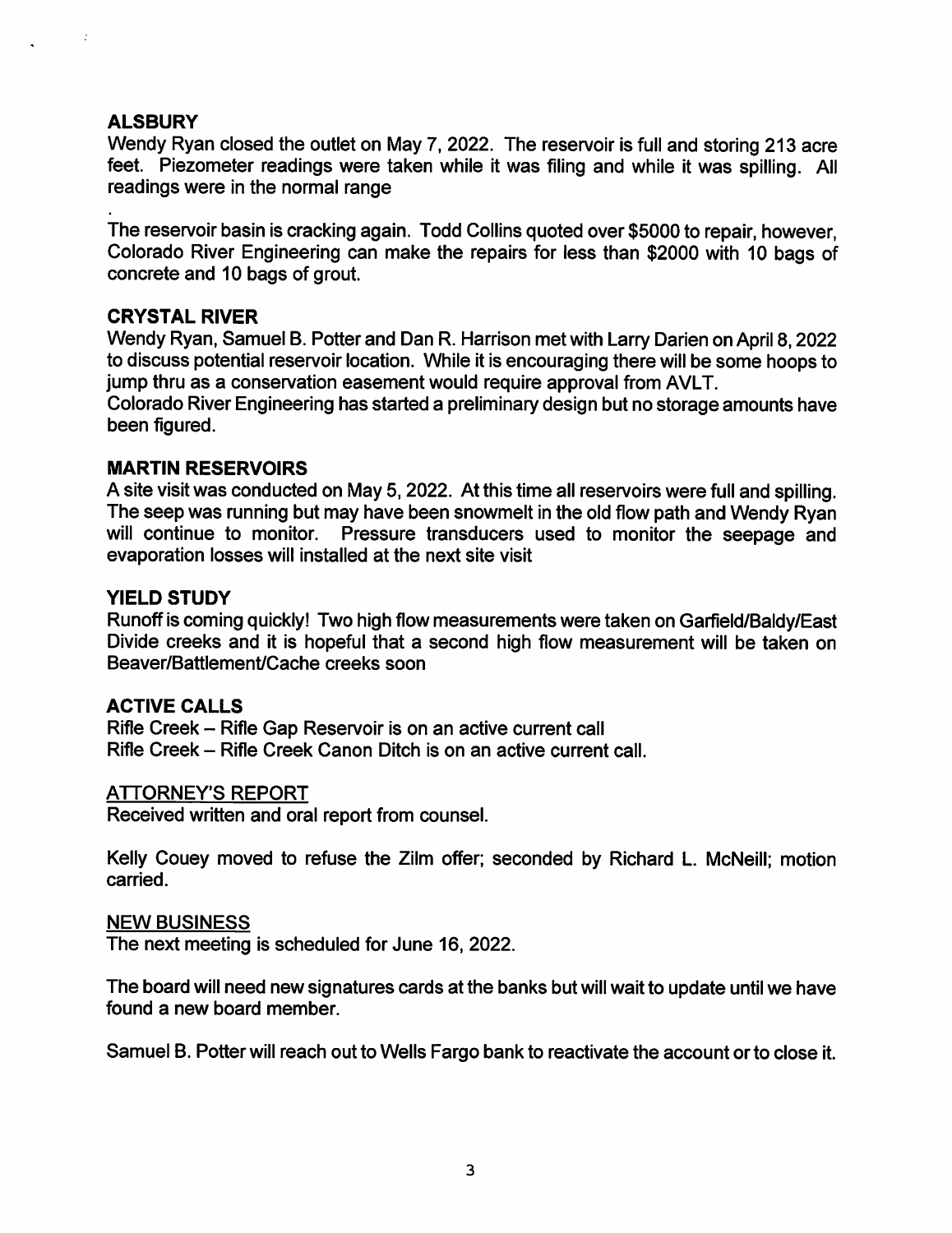Paula Stepp enjoyed participating and learning more about West Divide Water Conservancy District. She invited Wendy Ryan to the Crosscall. She will send information to the board about water quality monitoring stations that the USGS is installing.

### DIRECTORS' COMMENTS

Richard L. McNeill shared that he heard a new lodge would be built with a heliport and heliski operation near the Crystal Mill. No overnight stays would be allowed in the lodge as cabins would be rented. He believed the completion date would be 2024.

# EXECUTIVE SESSION

No need for executive session this month.

ADJOURN Meeting adjourned at 11:06 a.m.

SIGNED:

**Richard L. Modelli, Secretary** 

ATTEST:

Samuel B. Potter, President